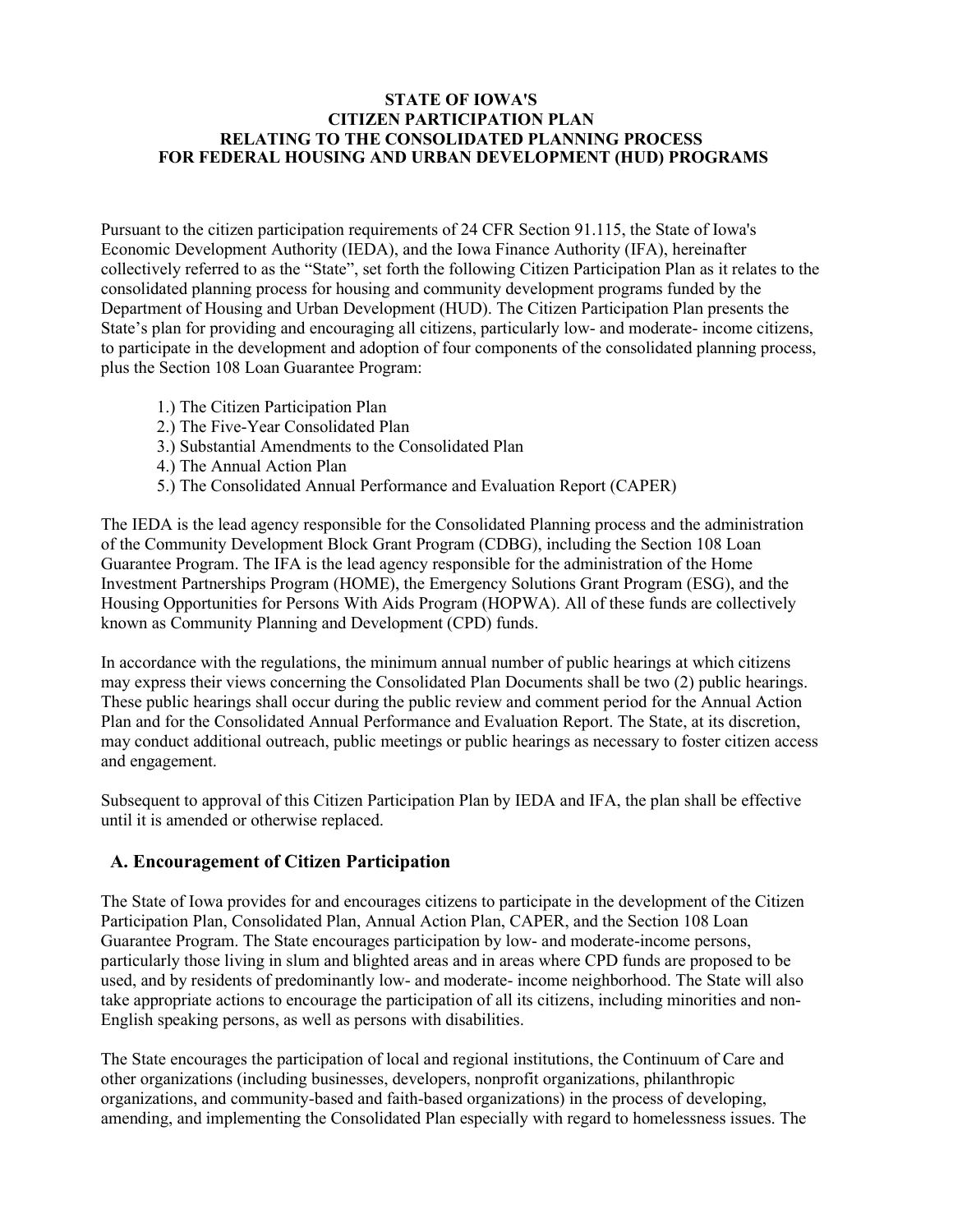State encourages, in consultation with public housing agencies, the participation of residents of any public and assisted housing developments located within the State, in the process of developing and implementing the Consolidated Plan, along with other low-income residents of targeted revitalization areas in which the developments are located. The State will provide information to the Iowa Public Housing Authority Directors about Consolidated Plan activities.

The State may also explore alternative public involvement techniques and quantitative ways to measure efforts that encourage citizen participation in a shared vision for change in communities and neighborhoods, and the review of program performance. The Citizen Participation Plan has been and will continue to be amended as the State continues to gain access to technology that improves the avenues of participation. Unless otherwise noted in this document, all communication regarding the Citizen Participation Plan and the Consolidated Plan documents, complaints, access to records, reasonable accommodations for disabled persons, or translation services should be directed to:

> Leslie Leager, Division Coordinator Iowa Economic Development Authority (IEDA) 200 East Grand Avenue Des Moines, IA 50309

Phone: (515) 348-6206 Email: [leslie.leager@iowaeda.com](mailto:leslie.leager@iowaeda.com)

# **B. State Citizen Participation Plan**

The following describes the process and procedures related to the development of the Citizen Participation Plan.

# **1. Plan Development**

The State shall follow the following procedure in the drafting and adoption of the Citizen Participation Plan:

#### a. Plan Considerations

As a part of the Citizen Participation Plan process, and prior to the adoption of the Consolidated Plan, the State will make available the information required by HUD. This information will be made available to citizens, public agencies, and other interested parties.

b. Plan Review and Public Comment

The draft Citizen Participation Plan shall be made available for public review for a 30-day period prior to IEDA and IFA consideration and adoption, and may be done concurrently with the public review and comment process for the five year Consolidated Plan. The Citizen Participation Plan shall be provided in a format accessible to persons with disabilities upon request. Such formats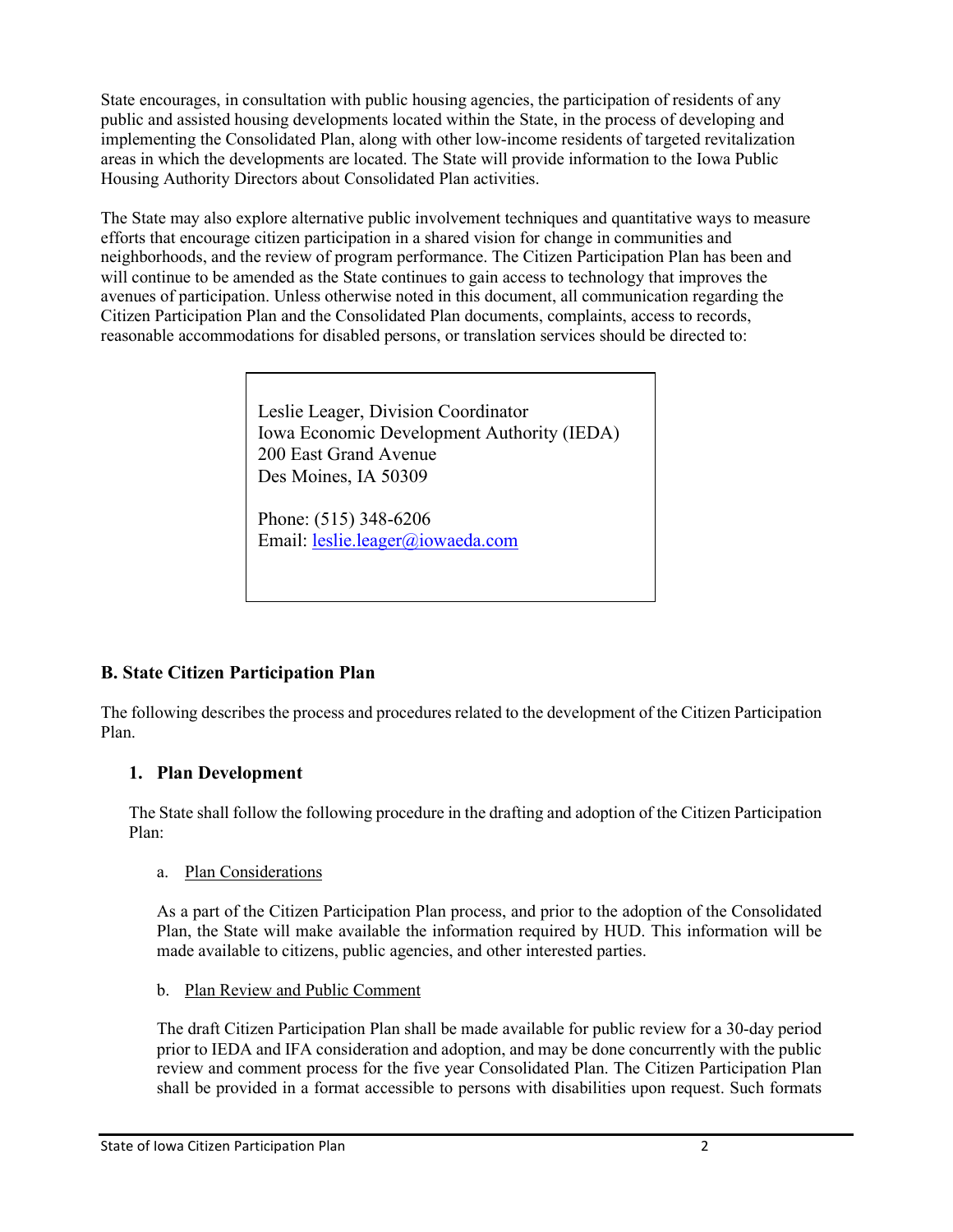may include, but are not limited to providing oral, Braille, electronic or large print versions of the plan to those visually impaired and delivering copies to those who are homebound.

The plan will encourage comment and participation by minority and non-English speakers, and, when feasible, translation services will be available upon request by contacting the IEDA contact person stated on page 2 above.

The plan will encourage comment and participation by low- and moderate-income residents, especially those living in low- and moderate-income neighborhoods and in areas where CDBG funds are proposed to be used.

Written comments will be accepted by the IEDA contact person stated on page 2 above, or designee during the public review period. A summary of all written comments and those received during the public hearing as well as the State's responses will be attached to the Citizen Participation Plan prior to submission to HUD.

#### c. Public Hearing

The State shall conduct a public hearing to accept public comments on the draft Citizen Participation Plan prior to its approval and submittal to HUD, this may be done concurrently with the public review and comment process for the five year Consolidated Plan. After public comments are heard and considered by IEDA and IFA, the State may approve or reject the Citizen Participation Plan. Section F describes the process for publishing notice for and conducting public hearings.

#### d. Submittal to HUD

The Citizen Participation Plan shall be approved as a stand-alone document and shall be submitted to HUD with a summary of all written comments and those received during the public hearing as well as the State's responses and proof of compliance with the minimum 30-day public review and comment period requirement. A summary of any comments or views not accepted and the reasons therefore shall be supplied to HUD as applicable.

## **2. Amendments**

The State shall follow the following procedure to amend the Citizen Participation Plan, as needed:

## a. Amendment Considerations

The State shall amend the Citizen Participation Plan, as necessary, to ensure adequate engagement and involvement of the public in making decisions related to the programs and documents governed by 24 CFR Part 91.115. Formal amendment of the Citizen Participation Plan may be required should a provision of the Citizen Participation Plan be found by the State to conflict with HUD regulations.

## b. Plan Review and Public Comment

Amendments to the Citizen Participation Plan shall be made available for public review for a 30 day period prior to IEDA and IFA consideration and adoption. A public hearing shall be conducted by the State so that citizens may express their views prior to IEDA and IFA consideration and adoption. Written comments will be accepted by the IEDA contact person stated on page 2 above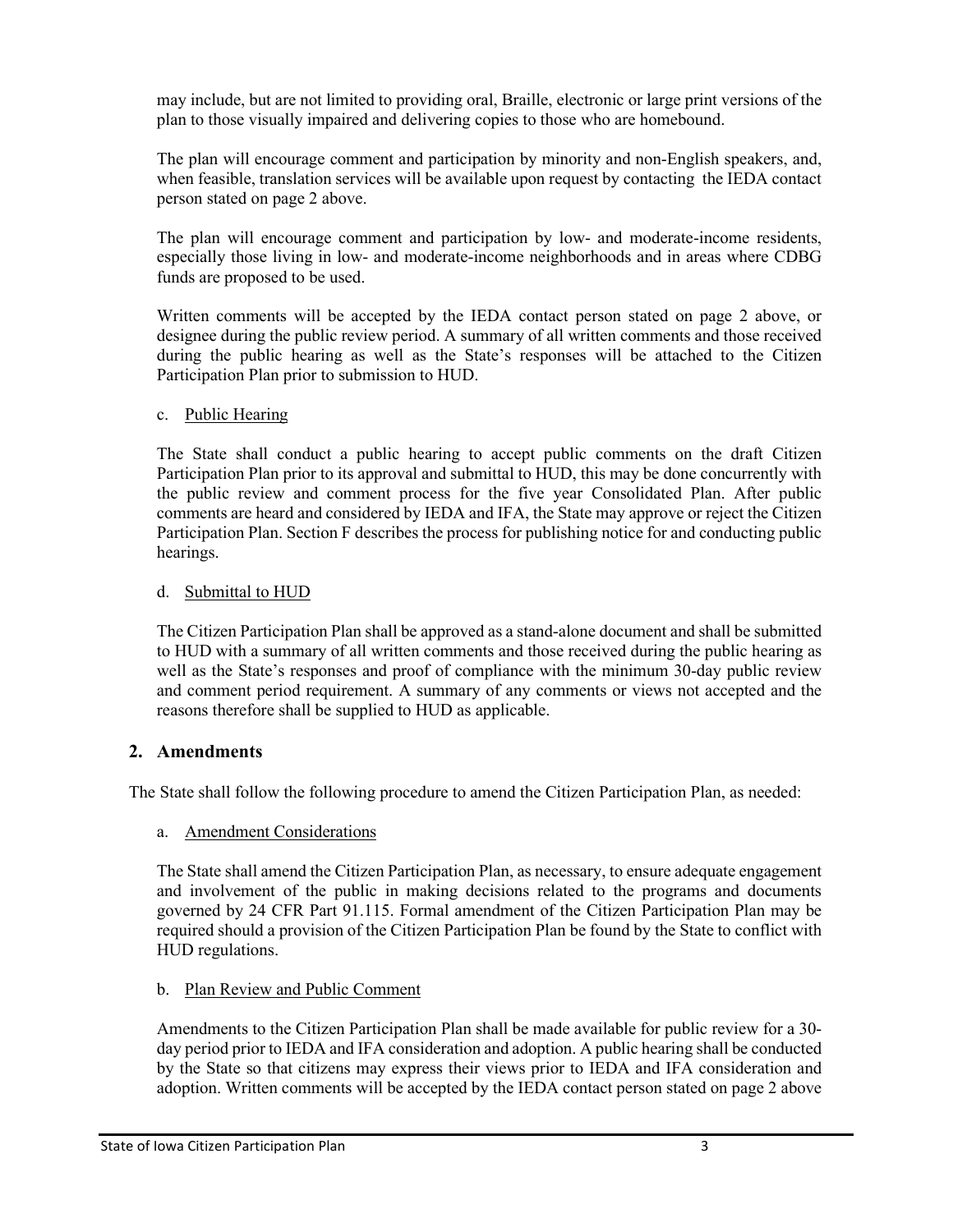or designee during the public review period. A summary of all written comments and those received during the public hearing as well as the State's responses will be attached to the amended Citizen Participation Plan prior to submission to HUD.

Edits to the plan that only include updated contact information or editorial changes for clarity will not be released for public review and comment. Copies will be made available following the process described in Section F. 5. of this document.

#### c. Public Hearing

The State shall conduct a public hearing to review and accept public comments on the draft amendment to the Citizen Participation Plan prior to its approval and submittal to HUD. After public comments are heard and considered by the IEDA and IFA, the State may approve or reject the amendment to the Citizen Participation Plan. Section F describes the process for publishing notice for and conducting public hearings.

#### d. Submittal to HUD

A copy of the Amended Citizen Participation Plan, including a summary of all written comments and those received during the public hearing as well as the State's responses and proof of compliance with the minimum 30-day public review and comment period requirement shall be submitted to HUD for their records. A summary of any comments or views not accepted and the reasons therefore shall be supplied to HUD as applicable.

## **3. Plan Access and Comments**

The approved Citizen Participation Plan will be kept on file and online by the State at

IEDA: <http://www.iowaeconomicdevelopment.com/Programs/CommunityDevelopment>

## IFA: <http://www.iowafinanceauthority.gov/>

Hard copies can be made available to those requesting the plan by contacting the IEDA contact person stated on page 2 above. Upon request, the approved plan will be made available in a manner accessible to non-English speakers or those with disabilities. The process for submitting comments or complaints on the approved Citizen Participation Plan is set forth in Section G. of this document.

## **4. Citizen Participation for Local Governments**

(Applicable only to the Community Development Block Grant (CDBG) Program)

The Citizen Participation Plan includes citizen participation requirements for local governments receiving CDBG funding that will ensure that citizens are provided with reasonable advance notice of, and opportunity to comment on, proposed CDBG applications to the State. Local governments shall hold a minimum of two public hearings, including one hearing prior to submission of CDBG applications to the State, which must cover community development and housing needs and proposed community development and/or housing activities. A second hearing is required to review program performance. To comply with the Citizen Participation requirements of 24 CFR 570.486 and Section 507 and 508 of the Housing and Community Development Act of 1987, CDBG applicants are required do the following: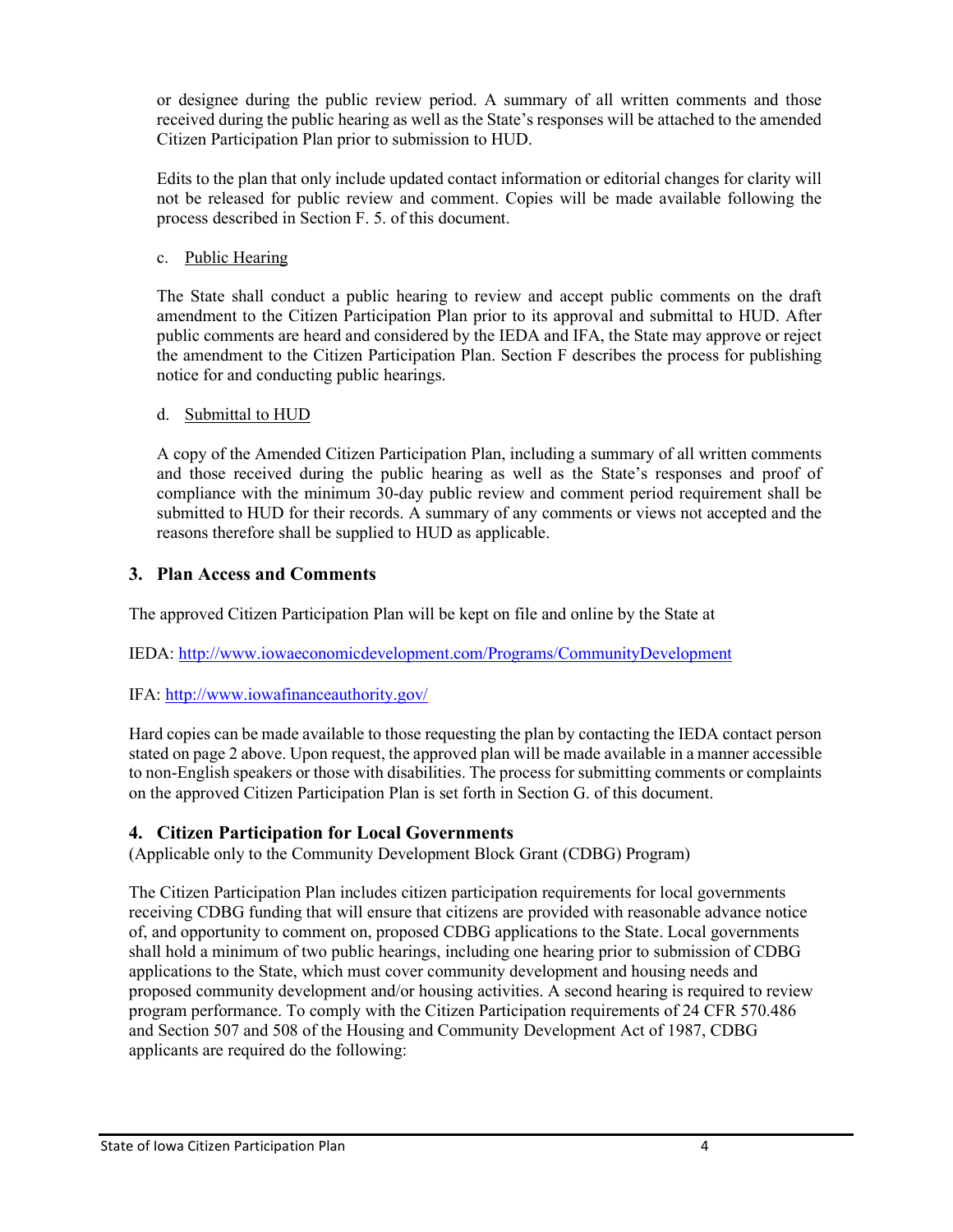- 1. Conduct at least one public hearing on the activities proposed in the application. The hearing must include a review of the following:
	- a. how the need for the activities was identified;
	- b. how the proposed activities will be funded and the sources of funds;
	- c. date the CDBG application will be submitted;
	- d. requested amount of federal funds;
	- e. estimated portion of federal funds that will benefit low-and moderate-income persons;
	- f. where the proposed activities will be conducted;
	- g. plans to minimize displacement of persons and businesses resulting from funded activities;
	- h. plans to assist persons actually displaced; and
	- i. the nature of the proposed activities.
- 2. Conduct at least one public hearing on the status of funded activities. The hearing must include a review of the following:
	- a. general description of accomplishments to date;
	- b. summary of expenditures to date;
	- c. general description of the remaining work; and
	- d. general description of changes made to the project budget, performance targets, activity schedules, scope, location, objectives or beneficiaries.
- 3. Publish hearing notices in a manner consistent with requirements of the Iowa Code, Section 362.3, and submit a copy of the public notice and minutes with the application.
- 4. Ensure the public's reasonable access to all local meetings, project records and information relating to the proposed and actual use of federal funds.
- 5. Conduct all related public meetings or hearings in public buildings or facilities that are accessible to persons with disabilities.
- 6. Provide citizens with names and addresses of the following:
	- a. the person(s) authorized to receive and respond to citizen proposals, questions and complaints concerning proposed and funded activities; and
	- b. the person(s) available and able to provide technical assistance to groups representative of low-and moderate-income persons in preparing and presenting their proposals for the request and use of federal funds.
- 7. Provide translators during or written translations after public hearings attended by non-English speaking residents upon their request whenever they represent a significant proportion of the persons benefited by proposed or actual activities. A determination of what constitutes "…a significant proportion of the persons benefited by proposed or actual activities" shall be at the sole discretion of the State's point of contact person listed on page 2 of this document.

# **C. Five-Year Consolidated Plan**

The following describes the process and procedures related to the development of the Five-Year Consolidated Plan. To comply with 24 CFR Part 91 Subpart D, the information supplied to the public in the Consolidated Plan in general will include: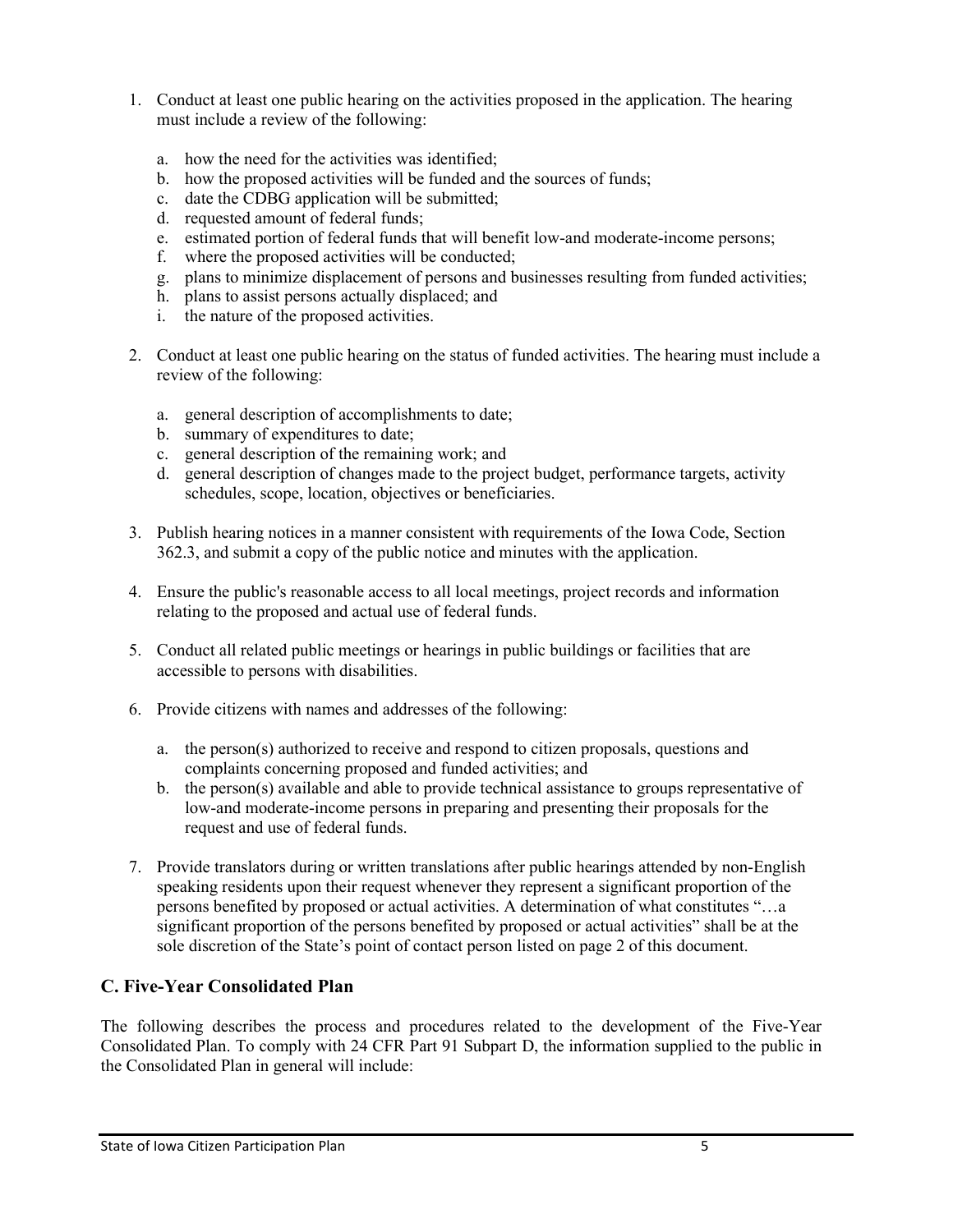- The information required in 24 CFR Sec. 91.300 through Sec. 91.330, submitted in accordance with instructions prescribed by HUD (including tables and narratives), or in such other format as jointly agreed upon by HUD and the state.
- The lead agency or entity responsible for overseeing the development of the plan and the significant aspects of the process by which the Consolidated Plan was developed; the identity of the agencies, groups, organizations, and others who participated in the process; and a description of the State's consultations with social service, health, and child service agencies and other entities.
- A concise executive summary that includes the objectives and outcomes identified in the plan as well as an evaluation of past performance. The plan shall also contain a concise summary of the citizen participation process, public comments, and efforts made to broaden public participation in the development of the Consolidated Plan.

More specifically the full plan will include the following sections:

- Housing and Homeless Needs Assessment
- Housing Market Analysis
- Strategic Plan
- Action Plan
- Certifications
- Monitoring

In the public hearing(s) on the proposed Consolidated Plan the State will provide to citizens, public agencies and other interested parties information that outlines the amount of assistance the State expects to receive and the range of activities that may be undertaken, including the estimated amount that will benefit low- and moderate-income persons, the plans to minimize displacement of persons and to assist any persons displaced.

In years when the allocation announcement will delay submission of the plan by notice from HUD, the state will not complete another 30-day comment period unless the new allocation results in a change in a program allocation of 15% or more.

## **1. Plan Development**

The State encourages the participation of residents and stakeholders in the development of the Consolidated Plan. The State shall follow the following procedure in the drafting and adoption of the Consolidated Plan:

a. Public Participation and Consultation

In the development of the Five-Year Consolidated Plan, the State will consult other public and private agencies including but not limited to those providing:

- Assisted housing
- Health services; and
- Social services and fair housing services (including those focusing on services to children, elderly persons, persons with disabilities, persons with HIV/AIDS and their families, homeless persons, economic development, neighborhood development and other housing and community development services).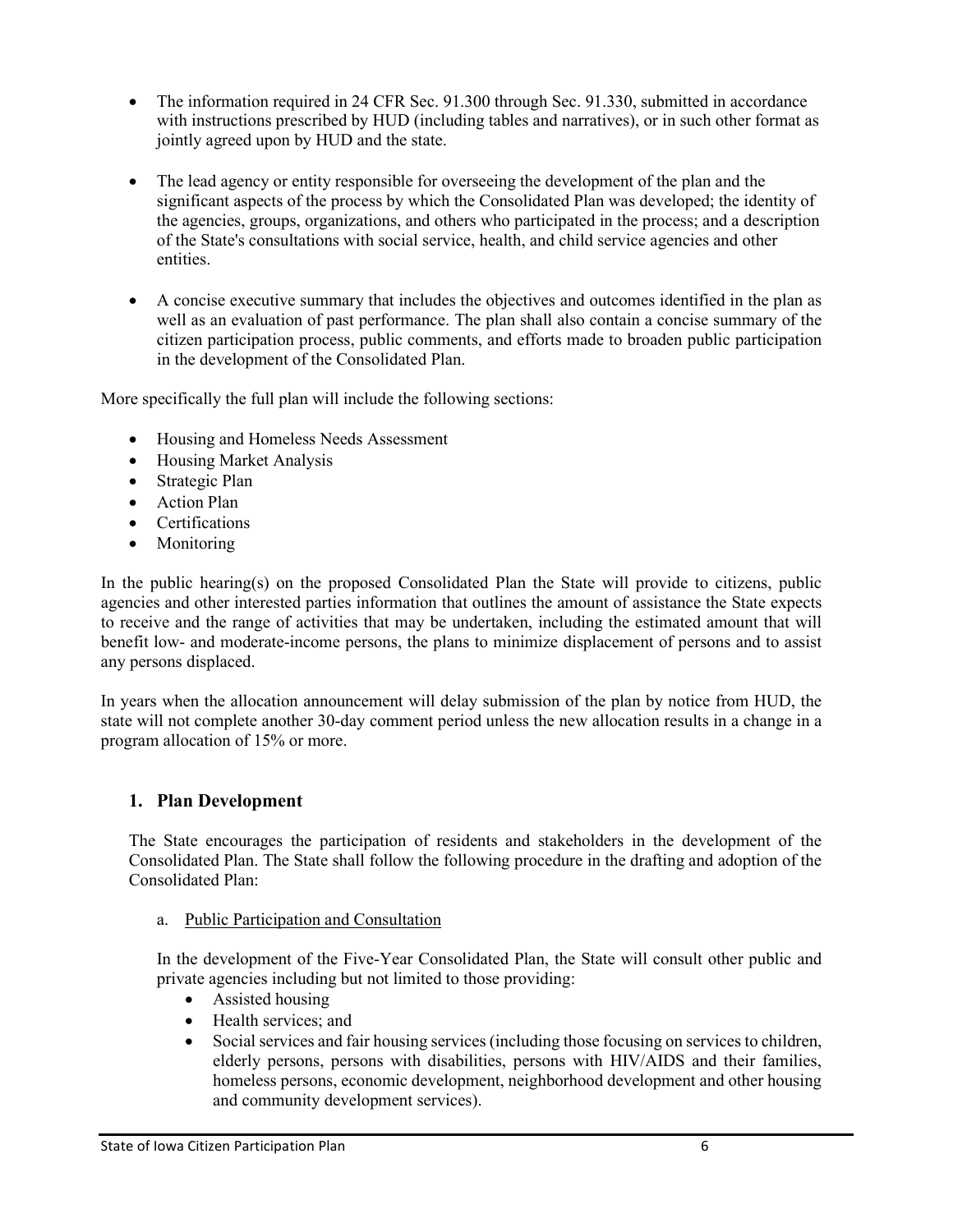When preparing the Consolidated Plan and describing the State's homeless strategy and the resources available to address the needs of homeless persons (particularly chronically homeless individuals and families, families with children, veterans and their families, and unaccompanied youth) and persons at risk of homelessness, the State will consult with representatives from local and Balance of State Homeless Continuum of Care; public and private agencies that address housing, health, social service, victim services, employment, or education needs of low-income individuals and families; homeless individuals and families, including homeless veterans; youth; and/or other persons with special needs; publicly funded institutions and systems of care that may discharge persons into homelessness (such as health-care facilities, mental health facilities, foster care and other youth facilities, and corrections programs and institutions); and business and civic leaders.

When preparing the portion of the Consolidated Plan concerning lead-based paint hazards, the State shall consult with state or local health and child welfare agencies and examine existing data related to lead-based paint hazards and poisonings, including health department data on the addresses of housing units in which children have been identified as lead poisoned.

The State will consult with the Continuum of Care in determining how to allocate its ESG grant for eligible activities; in developing the performance standards for, and evaluating the outcomes of, projects and activities assisted by ESG funds; and in developing funding, policies, and procedures for the operation and administration of the Homeless Management and Information System (HMIS).

A variety of mechanisms may be utilized to solicit input from these persons/service providers/agencies. These include telephone or personal interviews, mail surveys, internet-based feedback and surveys, and consultation workshops.

- b. Plan Review and Public Comment
	- i. At least one public hearing on the State's housing and community development needs will be held before the proposed Consolidated Plan is published for comment. Oral and written input will be sought through this public hearing process and written comments received via email and the written comment process will be considered when preparing the proposed Consolidated Plan.
	- ii. The draft Consolidated Plan shall be made available for public review for a 30-day period prior to IEDA and IFA consideration and adoption. The Consolidated Plan shall be provided in a format accessible to persons with disabilities upon request. Such formats may include, but are not limited to providing oral, Braille, electronic or large print versions of the plan to those visually impaired and delivering copies to those who are homebound.
- iii. The plan will encourage comment and participation by minority and non-English speakers, and translation services will be available upon request.
- iv. The plan will encourage comment and participation by low- and moderate-income residents, especially those living in low- and moderate-income neighborhoods and in areas where CDBG funds are proposed to be used.
- v. Written comments will be accepted by the IEDA contact person stated on page 2 above,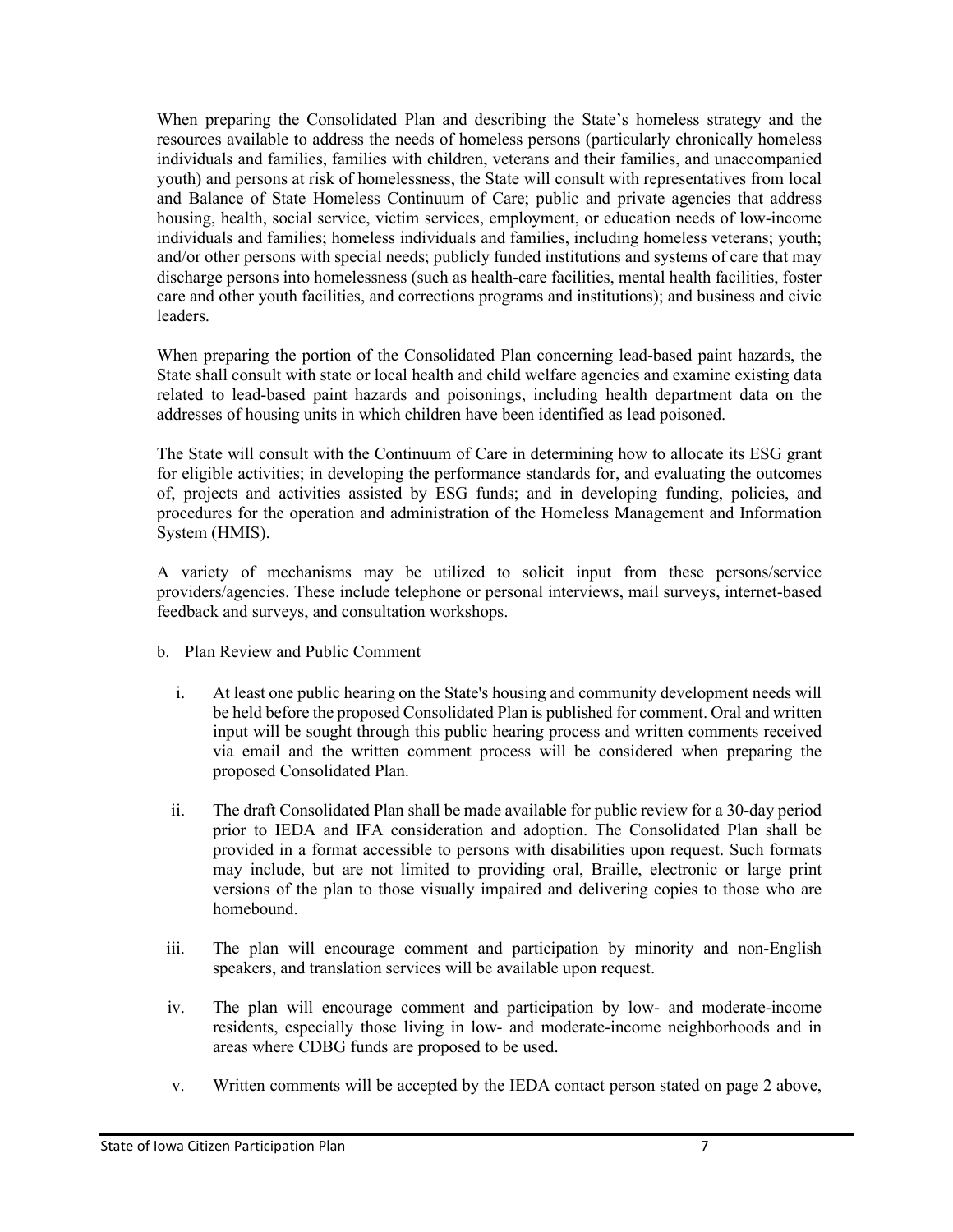or designee during the public review period. A summary of all written comments and those received during the public hearing as well as the State's responses will be attached to the Consolidated Plan prior to submission to HUD.

#### c. Public Hearing

The State shall conduct a public hearing to accept public comments on the draft Five-Year Consolidated Plan prior to its approval and submittal to HUD. After public comments are heard and considered by IEDA and IFA, the State may approve or reject the Consolidated Plan. Section F describes the process for publishing notice for and conducting public hearings.

#### d. Submittal to HUD

The Consolidated Plan shall be submitted to HUD with a summary of all written comments and those received during the public hearing as well as the State's responses and proof of compliance with the minimum 30-day public review and comment period requirement. A summary of any comments or views not accepted and the reasons therefore shall be supplied to HUD as applicable. The Consolidated Plan will be submitted to HUD 45 days before the program year pursuant to regulations.

#### **2. Consolidated Plan Amendment**

The State shall follow the following procedure to complete substantial and minor amendments to the Consolidated Plan, as needed:

a. Amendment Considerations

The State shall amend its approved Consolidated Plan whenever it makes one of the following decisions:

- (1) To make a change in its allocation priorities or a change in the method of distribution of funds within the current allocation year;
- (2) To carry out an activity, using funds from any program covered by the Consolidated Plan (including program income), not previously described in the Annual Action Plan; or
- (3) To change the purpose, scope, location, or beneficiaries of an activity.

#### **SUBSTANTIAL AMENDMENTS**

The State will provide citizens and units of local governments with reasonable notice and an opportunity to comment on substantial amendments to the adopted Consolidated Plan, and Annual Action Plan prior to IEDA and IFA consideration and adoption. The following criteria will determine what changes to planned or actual activities constitute a substantial amendment to the Consolidated Plan:

1.) If the IEDA proposes to change its adopted method of distribution for CDBG funds by adding or eliminating an eligible activity, or to change the funding allocation for an individual activity within the method of distribution approved in the current applicable Annual Action Plan in an amount greater than 20%; or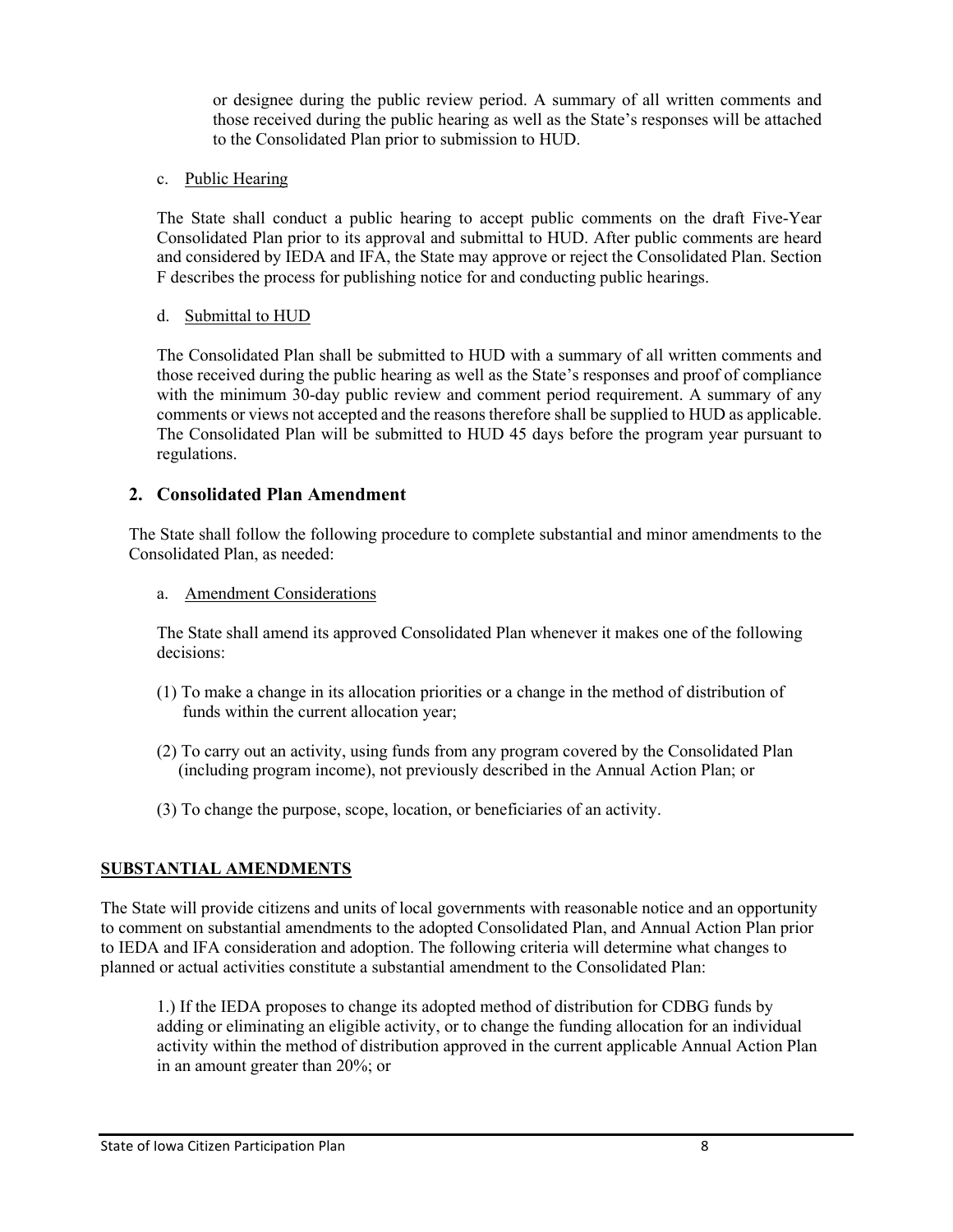2.) If IFA proposes to change its adopted investment strategy for HOME, ESG or HOPWA funds by adding or eliminating an eligible activity, or to change the funding allocation for an individual activity within the method of distribution approved in the applicable Annual Action Plan in an amount greater than 15%; or

3.) A substantial change in the purpose, scope, location, or beneficiaries of an activity, including Section 108 projects.

All other changes to the method of distribution including but not limited to allocation of funds in previous years or investment strategies that do not meet the criteria defined above will be reviewed and approved by staff at IEDA and/or IFA, and will not be subject to public comments. These changes will be fully documented.

The State may submit a copy of each amendment to HUD as it occurs, or at the end of the program year. Letters transmitting copies of amendments must be signed by the official representative of the jurisdiction authorized to take such action.

#### a. Plan Review and Public Comment

In order to formally amend the Consolidated Plan or the Annual Action Plan, the following procedure will be followed:

- i. Citizens and local governments will be given a reasonable opportunity to comment on the proposed substantial amendment to the Consolidated Plan or Annual Action Plan at least 30 days in advance of the substantial amendment.
- ii. The State will consider any comments or views of citizens and local governments received in writing in preparing the Substantial Amendment to the Consolidated Plan or Annual Action Plan. A summary of any comments or views, not accepted and the reasons for not accepting the comments/views shall be attached to the Substantial Amendment.
- iii. The draft Substantial Amendment to the Consolidated Plan or Annual Action Plan shall be made available for public review for a 30-day period prior to IEDA and IFA consideration and adoption. The State will publish a newspaper and web site summary describing the Substantial Amendment contents and purpose, and listing the locations where the entire Substantial Amendment may be examined. The Substantial Amendment shall be provided in a format accessible to persons with disabilities upon request. Such formats may include, but are not limited to providing oral, Braille, electronic or large print versions of the plan to those visually impaired and delivering copies to those who are homebound.
- iv. The plan will encourage comment and participation by minority and non-English speakers, and translation services will be available upon request.
- v. The plan will encourage comment and participation by low- and moderate-income residents, especially those living in low- and moderate-income neighborhoods and in areas where CDBG funds are proposed to be used.
- vi. Written comments will be accepted by the IEDA contact person stated on page 2 above, or designee during the public review period. A summary of all written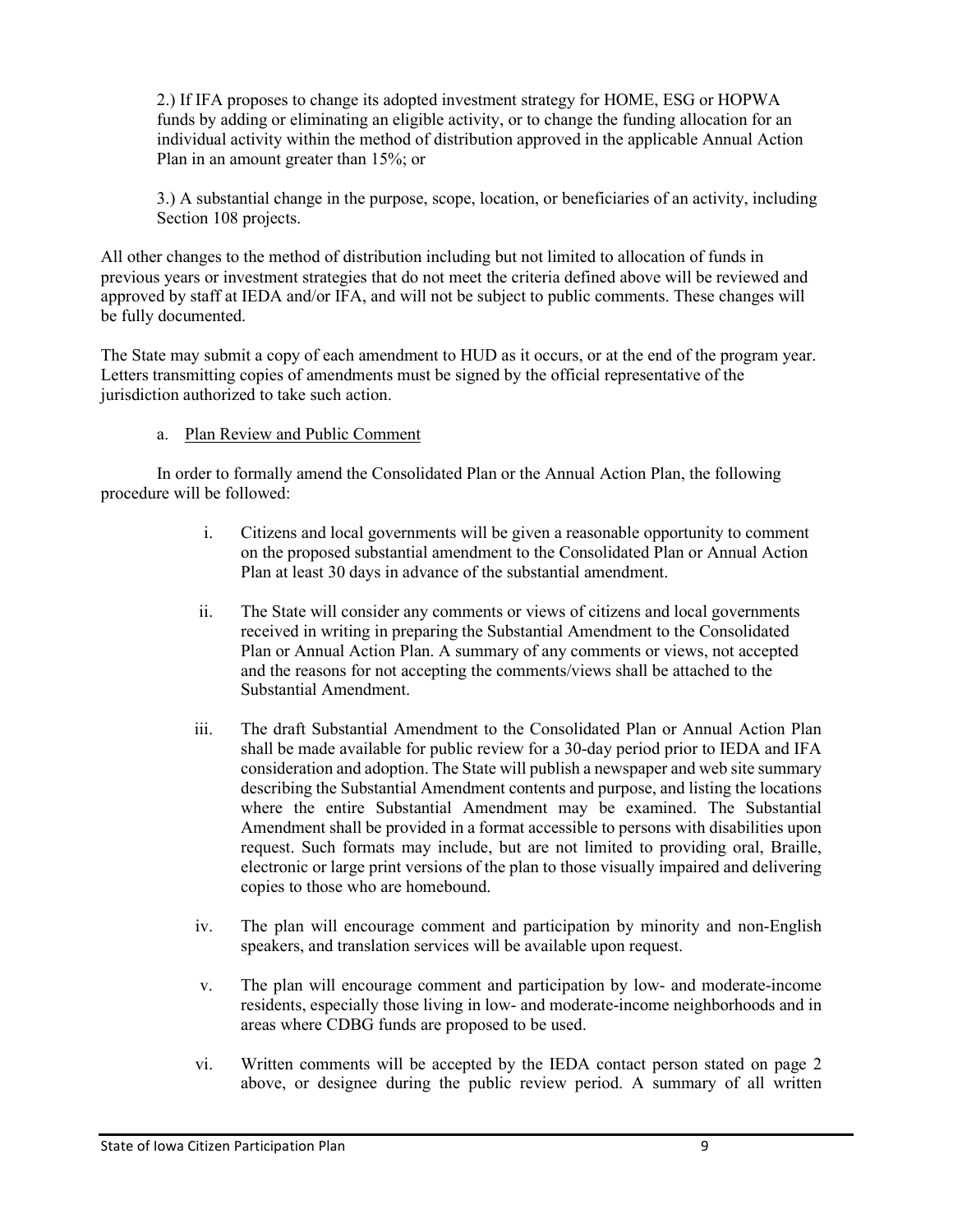comments as well as the State's responses will be attached to the Substantial Amendment.

b. Submittal to HUD

A copy of the Amended Consolidated Plan, including a summary of all written comments and those received during the public hearing as well as the State's responses and proof of compliance with the minimum 30-day public review and comment period requirement shall be submitted to HUD for their records. A summary of any comments or views not accepted and the reasons therefore shall be supplied to HUD as applicable.

# **3. Plan Access and Comments**

The approved Consolidated Plan will be kept on file and online by the State at

IEDA: <http://www.iowaeconomicdevelopment.com/Programs/CommunityDevelopment>

IFA: <http://www.iowafinanceauthority.gov/>

Hard copies can be made available to those requesting the plan by contacting the IEDA contact person stated on page 2 above. Upon request, the approved plan will be made available in a manner accessible to non-English speakers or those with disabilities. The process to access documents is further described in Section F. 5. of this document. The process for submitting comments or complaints on the approved Consolidated Plan is set forth in Section G. of this document.

# **D. Annual Action Plan**

The Annual Action Plan is a component of the Five-Year Consolidated Plan, and it describes the State's proposed use of available federal and other resources to address the priority needs and specific objectives in the Consolidated Plan for each program year; the State's method for distributing funds to local governments and non-profit organizations; and the geographic areas of the State to which it will direct assistance. The following describes the process and procedures related to the development of the Annual Action Plan in compliance with 24 CFR Section 91.320.

## **1. Plan Development**

The State encourages the participation of residents and stakeholders in the development of the Annual Action Plan. The State shall follow the following procedure in the drafting and adoption of the Annual Action Plan:

## a. Public Participation and Consultation

In the development of the Annual Action Plan, the State will consult other public and private agencies including but not limited to those providing:

- Assisted housing
- Health services: and
- Social services and fair housing services (including those focusing on services to children, elderly persons, persons with disabilities, persons with HIV/AIDS and their families, homeless persons, economic development, neighborhood development and other housing and community development services).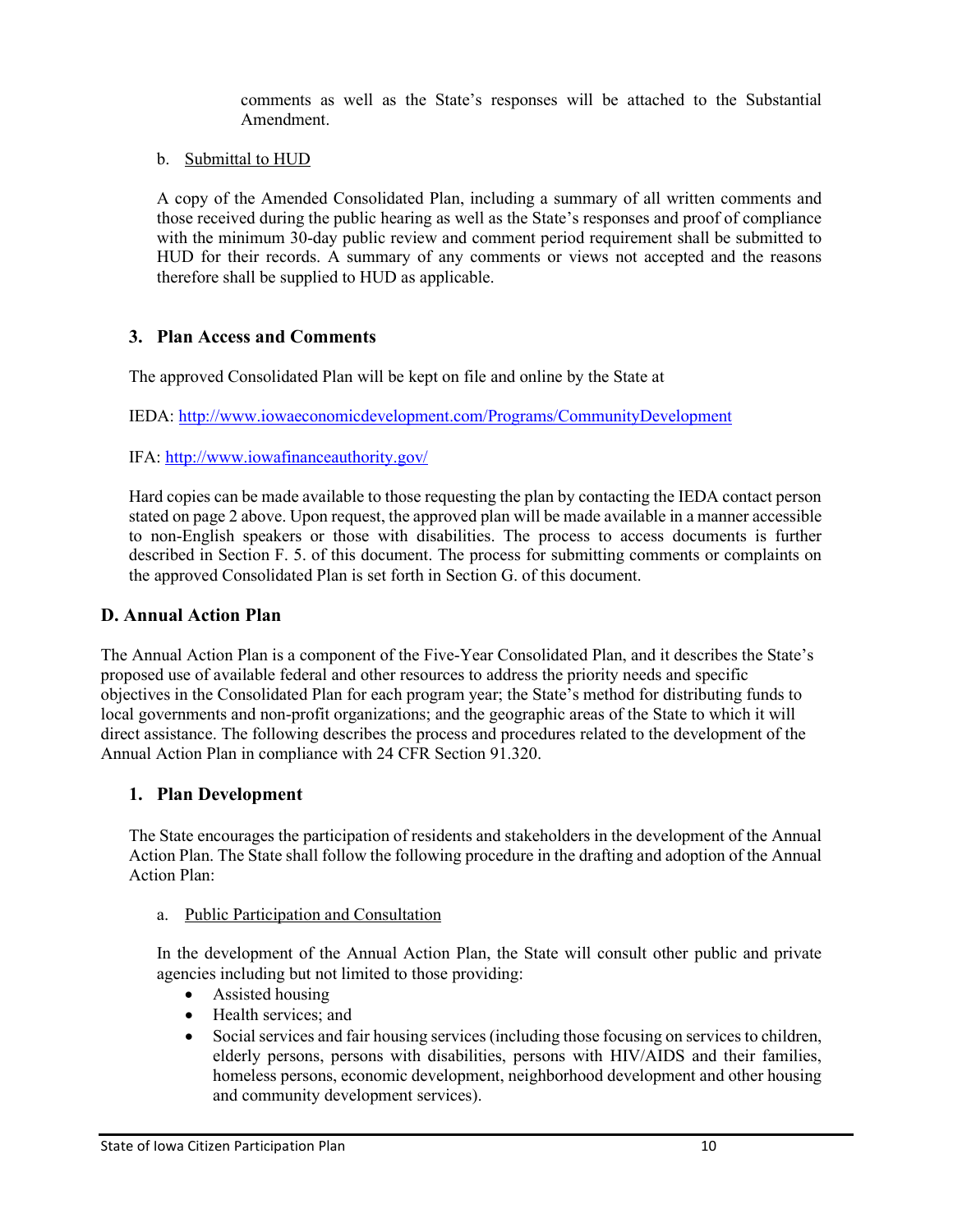A variety of mechanisms may be utilized to solicit input from these persons/service providers/agencies. These include telephone or personal interviews, mail surveys, internet-based feedback and surveys, and consultation workshops.

#### b. Plan Review and Public Comment

- i. At least one public hearing on the State's proposed Annual Action Plan will be held. Oral and written input will be sought through this public hearing process and written comments received via email and the written comment process will be considered when preparing the proposed Annual Action Plan.
- ii. The State will consider any comments or views of citizens and local governments received in writing, or orally at public hearings in preparing the Annual Action Plan. A summary of any comments or views, not accepted and the reasons for not accepting the comments/views shall be attached to the Annual Action Plan.
- iii. The draft Annual Action Plan shall be made available for public review for a 30-day period prior to IEDA and IFA consideration and adoption, The Annual Action Plan shall be provided in a format accessible to persons with disabilities upon request. Such formats may include, but are not limited to providing oral, Braille, electronic or large print versions of the plan to those visually impaired and delivering copies to those who are homebound.
- iv. The plan will encourage comment and participation by minority and non-English speakers, and translation services will be available upon request.
- v. The plan will encourage comment and participation by low- and moderate-income residents, especially those living in low- and moderate-income neighborhoods and in areas where CDBG funds are proposed to be used.
- vi. Written comments will be accepted by the IEDA contact person stated on page 2 above, or designee during the public review period. A summary of all written comments and those received during the public hearing as well as the State's responses will be attached to the Annual Action Plan.

#### c. Public Hearing

The State shall conduct a public hearing to accept public comments on the draft Annual Action Plan prior to its review and approval by IEDA and IFA, and submittal to HUD. This may be done concurrently with the public review and comment process for the five year Consolidated Plan during any year that a new five year Consolidated Plan is being proposed. After public comments are heard and considered by IEDA and IFA, the State may approve or reject the Annual Action Plan. Section F describes the process for publishing notice for and conducting public hearings.

In years when the allocation announcement will delay submission of the plan by notice from HUD, the state will not complete another 30-day comment period unless the new allocation results in a change in a program allocation of 15% or more.

#### d. Submittal to HUD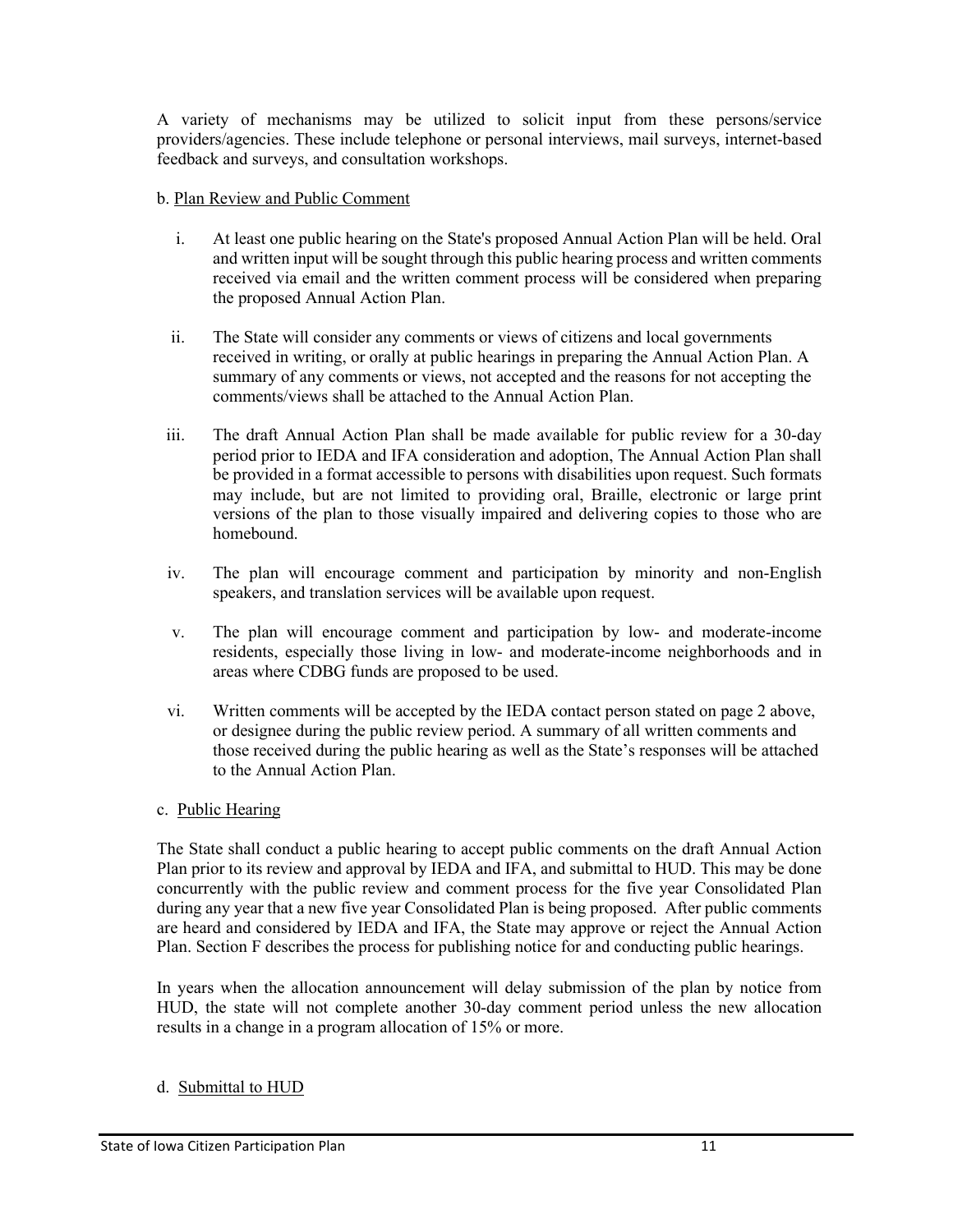The Annual Action Plan shall be submitted to HUD with a summary of all written comments and those received during the public hearing as well as the State's responses and proof of compliance with the minimum 30-day public review and comment period requirement. A summary of any comments or views not accepted and the reasons therefore shall be supplied to HUD as applicable. The Annual Action Plan will be submitted to HUD 45 days before the program year pursuant to regulations.

#### **2. Annual Action Plan Amendment**

The State shall follow the procedure described in Section C.2. SUBSTANTIAL AMENDMENTS to complete substantial and minor amendments to the Annual Action Plan, as needed:

A copy of the Amended Annual Action Plan, including a summary of all written comments as well as the State's responses and proof of compliance with the minimum 30-day public review and comment period requirement shall be submitted to HUD for their records. A summary of any comments or views not accepted and the reasons therefore shall be supplied to HUD as applicable.

## **3. Plan Access and Comments**

The approved Annual Action Plan will be kept on file and online by the State at

IEDA: <http://www.iowaeconomicdevelopment.com/Programs/CommunityDevelopment>

IFA: <http://www.iowafinanceauthority.gov/>

Hard copies can be made available to those requesting the plan by contacting the IEDA contact person stated on page 2 above. Upon request, the approved plan will be made available in a manner accessible to non-English speakers or those with disabilities. The process to access documents is further described in Section F. 5. of this document. The process for submitting comments or complaints on the approved Annual Action Plan is set forth in Section G. of this document.

# **E. Consolidated Annual Performance and Evaluation Report (CAPER)**

The following describes the process and procedures related to the development of the Consolidated Annual Performance and Evaluation Report (CAPER):

## **1. Plan Development**

The State shall follow the following procedure in the drafting and adoption of the Consolidated Annual Performance and Evaluation Report (CAPER):

a. Report Considerations

IEDA and IFA staff will evaluate and report the accomplishments of the previous program year for CDBG and HOME, ESG, and HOPWA and will summarize expenditures that took place during the previous program year.

b. Report Review and Public Comment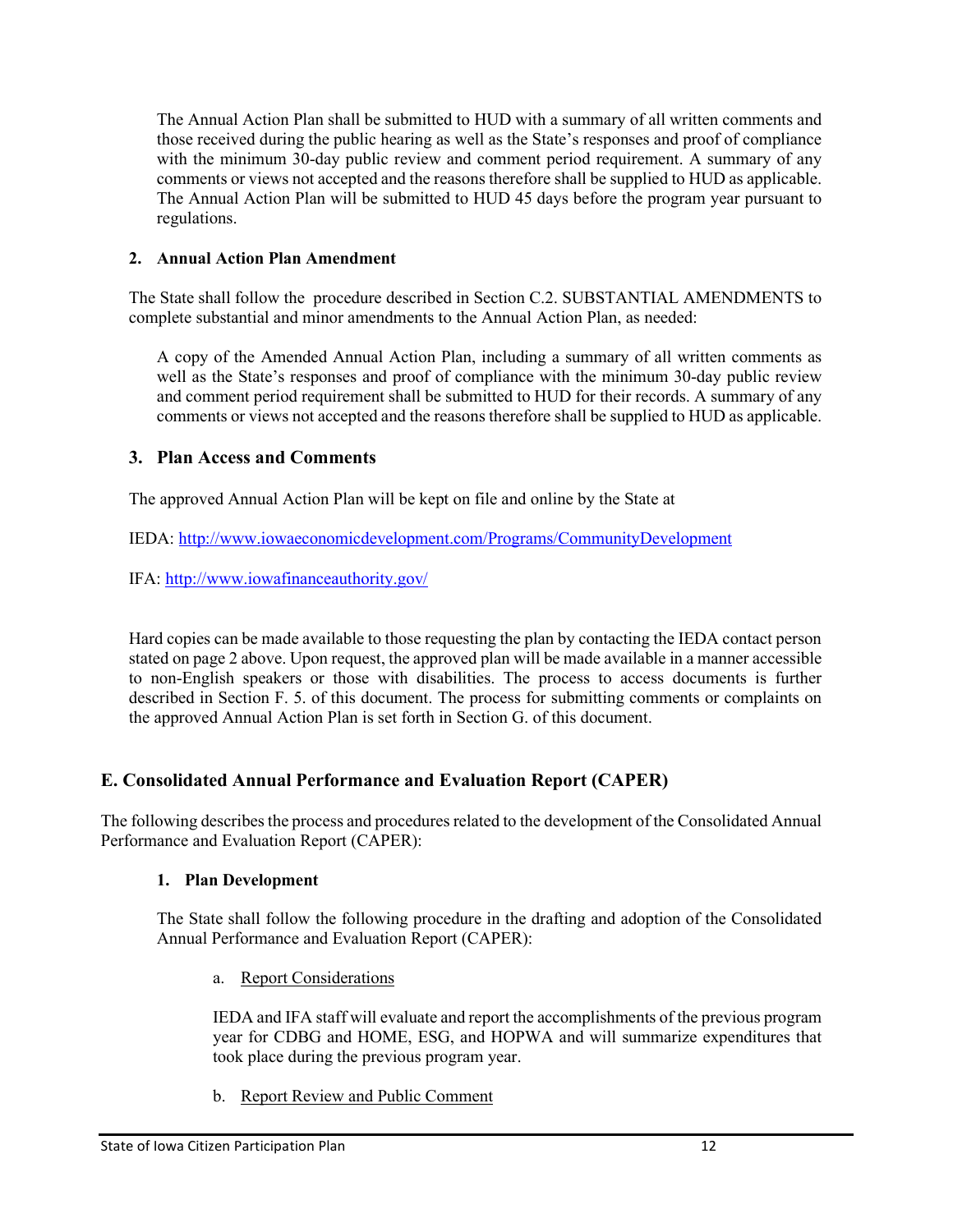The State encourages citizen participation in the development of the CAPER. The draft CAPER shall be made available for public review for a 15-day period prior to IEDA and IFA consideration and adoption at a scheduled public hearing. Written comments will be accepted during a public review period by the IEDA contact person stated on page 2 above or designee. A summary of the comments and the State's responses to the comments will be attached to the draft CAPER. Copies will be made available following the process described in Section F. 5. of this document.

c. Public Hearing

The State shall conduct a public hearing to accept public comments on the draft CAPER. After public comments are heard and considered by the State, the State shall approve or reject the CAPER. Section F describes the process for publishing notice for and conducting public hearings.

d. Submittal to HUD

Upon adoption of the CAPER pursuant to HUD regulations, the State shall submit the CAPER to HUD. Documents related to the public participation process, including copies of public notices and a summary of all public comments received, shall be attached to the CAPER. The CAPER shall be submitted to HUD within 90 days following the end of the program year pursuant to regulations.

## **2. Report Access and Comments**

The approved CAPER will be kept on file and online by the State at

IEDA: <http://www.iowaeconomicdevelopment.com/Programs/CommunityDevelopment>

# IFA: <http://www.iowafinanceauthority.gov/>

Hard copies can be made available to those requesting the CAPER by contacting the IEDA contact person stated on page 2 above. Upon request, the approved CAPER will be made available in a manner accessible to non-English speakers or those with disabilities. The process to access documents is further described in Section F. 5. of this document. The process for submitting comments or complaints on the approved CAPER is set forth in Section G. of this document.

# **F. Public Hearings, Notification and Access**

The following describes the process and procedures related to public notification and hearings, and applies to the development and substantial amendment of the Five-Year Consolidated Plan, Citizen Participation Plan, Annual Action Plan, and Consolidated Annual Performance and Evaluation Report (CAPER).

# **3. Public Meetings and Hearings**

# a. Public Hearing Process

The State will conduct at least one public hearing per year to obtain citizens' views and comments on the Consolidated Plan and its related documents during the public review and comment period.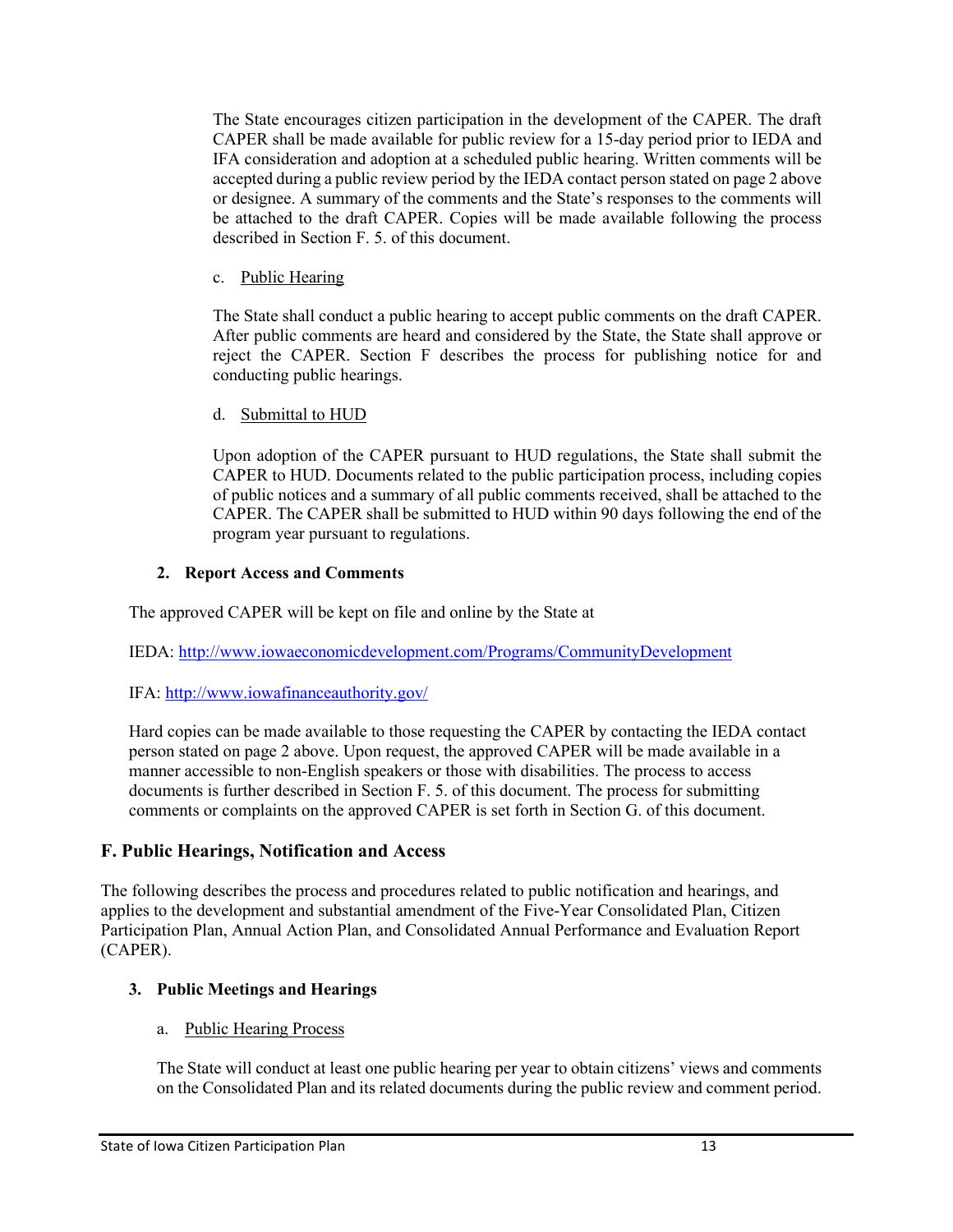These meetings will be conducted at different times of the program year and together will cover the following topics:

- Housing and Community Development Needs
- Development of the Method of Distribution of Funds
- **Review of Program Performance**

During a program year when the State develops a Consolidated Plan, at least one additional public hearing will be conducted prior to the Plan being published for comment.

#### b. Public Hearing Notification

Staff will ensure adequate advance notice of all public meetings and hearings. Notices will be printed/posted at least 14 days prior to the meeting date. CAPER notices will be printed/posted at least 5 days before the meeting date. Adequate noticing will include, but not be limited to:

- i. Following preparation of the proposed consolidated planning documents, a summary of each document will be published in one or more newspapers of general circulation at least 14 days prior to the public hearing. This summary will describe the contents and purpose of the consolidated plan, and will include a list of locations where copies of the entire proposed consolidated plan may be examined.
- ii. Before the State adopts a consolidated plan, the State will make available to citizens, public agencies, and other interested parties information that describes the contents and purpose of the consolidated plan, and includes the amount of assistance the State expects to receive and the range of activities that may be undertaken, including the estimated amount that will benefit persons of low- and moderate income, and the plans to minimize displacement of persons and to assist any persons displaced. This information, and copies of the entire documents will be available on the IEDA and IFA websites, and at the IEDA and IFA offices by contacting the IEDA contact person stated on page 2 above.
- iii. The public hearings will encourage comment and participation by minority and non-English speakers. Publication of the plan will be advertised in necessary non-English languages and translation services will be available upon request.
- iv. The State will make every effort to hold the hearing(s) and meeting(s) at a time and place which is convenient to the actual and potential beneficiaries of the program by holding the meeting(s) in the evening in location(s) accessible to these potential participants.
- v. For citizens that are not able to attend the public hearing, all notices will contain information on how to submit comments by other means.
- vi. The consolidated planning documents shall be provided in a format accessible to persons with disabilities upon request. Such formats may include, but are not limited to providing oral, Braille, electronic or large print versions of the plan to those visually impaired and delivering copies to those who are homebound. The State will provide translators during, or written translations after public hearings attended by non-English speaking residents upon their request whenever they represent a significant proportion of the persons benefited by proposed or actual activities. Requests for these services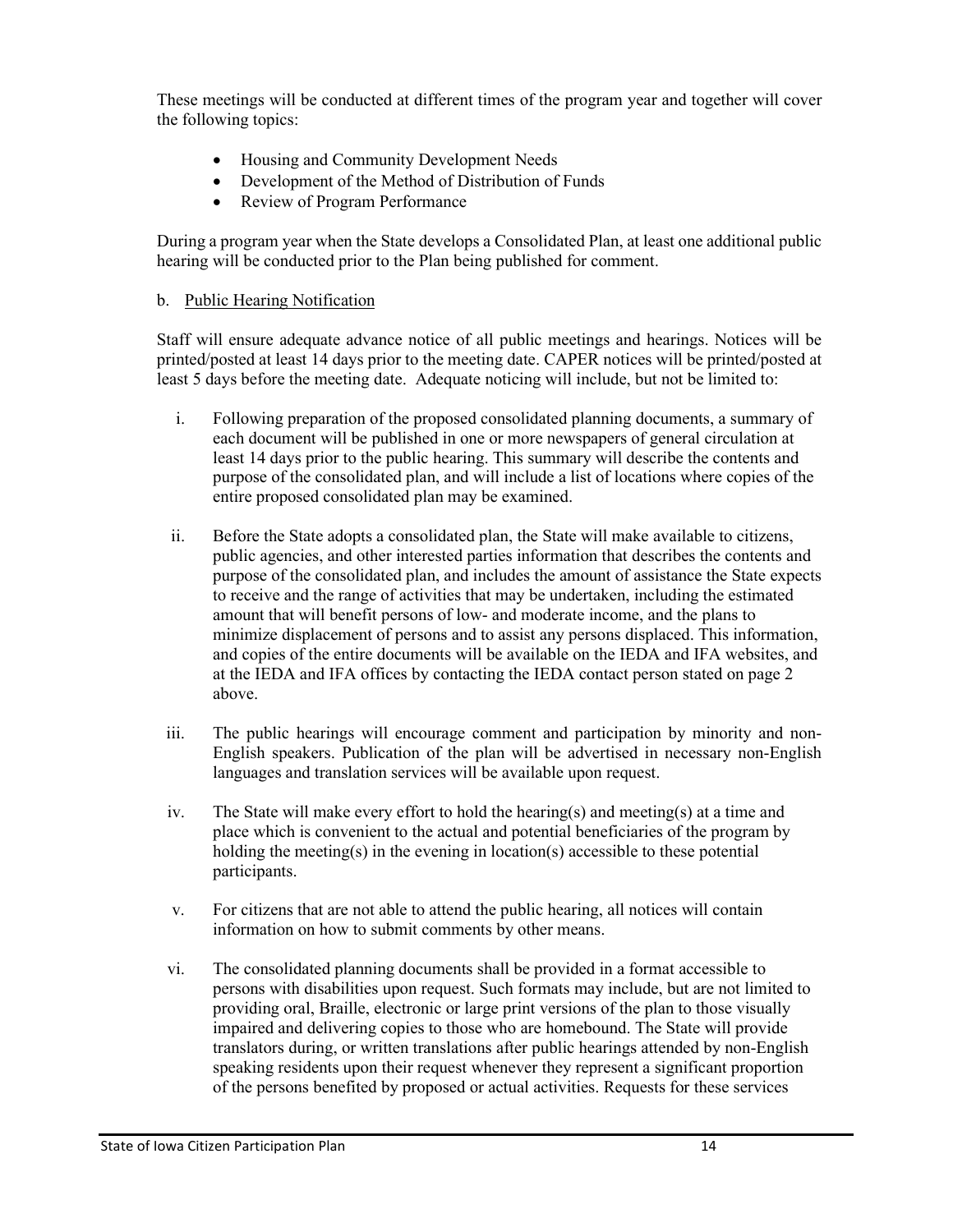should be made with the IEDA contact person stated on page 2 of this document. A determination of what constitutes "…a significant proportion of the persons benefited by proposed or actual activities" shall be at the sole discretion of the State's point of contact person listed on page 2 of this document.

Staff will ensure adequate advance notice of all public review/comment periods. Notices will be printed / posted prior to the commencement of the public review period alerting residents of the documents for review. The public comment period for each Consolidated Plan document is listed below:

| <b>Document</b>                   | <b>Minimum Length of Public</b><br><b>Comment Period</b> |
|-----------------------------------|----------------------------------------------------------|
| Consolidated Plan                 | 30 days                                                  |
| <b>Annual Action Plan</b>         | 30 days                                                  |
| <b>CAPER</b>                      | 15 days                                                  |
| <b>Citizen Participation Plan</b> | 30 days                                                  |
| Section 108 Loan Guarantee        | 30 days                                                  |
| Program                           |                                                          |

The State will place an adequate supply of draft copies of each consolidated planning document subject to public review at each public hearing location, and at the following locations:

IEDA: <http://www.iowaeconomicdevelopment.com/Programs/CommunityDevelopment>

## IFA: <http://www.iowafinanceauthority.gov/>

Hard copies can be made available to those requesting the plan by contacting the IEDA contact person stated on page 2 above. Upon request, the approved plan will be made available in a manner accessible to non-English speakers or those with disabilities. The process for submitting comments or complaints on the approved consolidated planning documents is set forth in Section G. of this document.

## **4. Access to Meetings**

Efforts to ensure access to public meetings may include, but are not limited to, scheduling meetings during the evening and weekend and requesting feedback stakeholders for guidance in effective meeting scheduling. Such hearing will be posted and advertised to allow sufficient notice to all interested persons.

It is the intention of the State to comply with the Americans with Disabilities Act (ADA) in all respects. If an attendee or participant at a public hearing needs special assistance beyond what is normally provided, the State will attempt to accommodate these persons in every reasonable manner. Efforts may include, but are not limited to, accessible seating, video recording for those homebound, sign language services and production of written transcripts. Requests for reasonable accommodations shall be made with the IEDA contact person stated on page 2 above at least 48 hours prior to the public hearing.

## **5. Access to Records**

The State will ensure timely and reasonable access to information and records related to the development of the Consolidated Plan documents and the use of HUD CPD funds from the preceding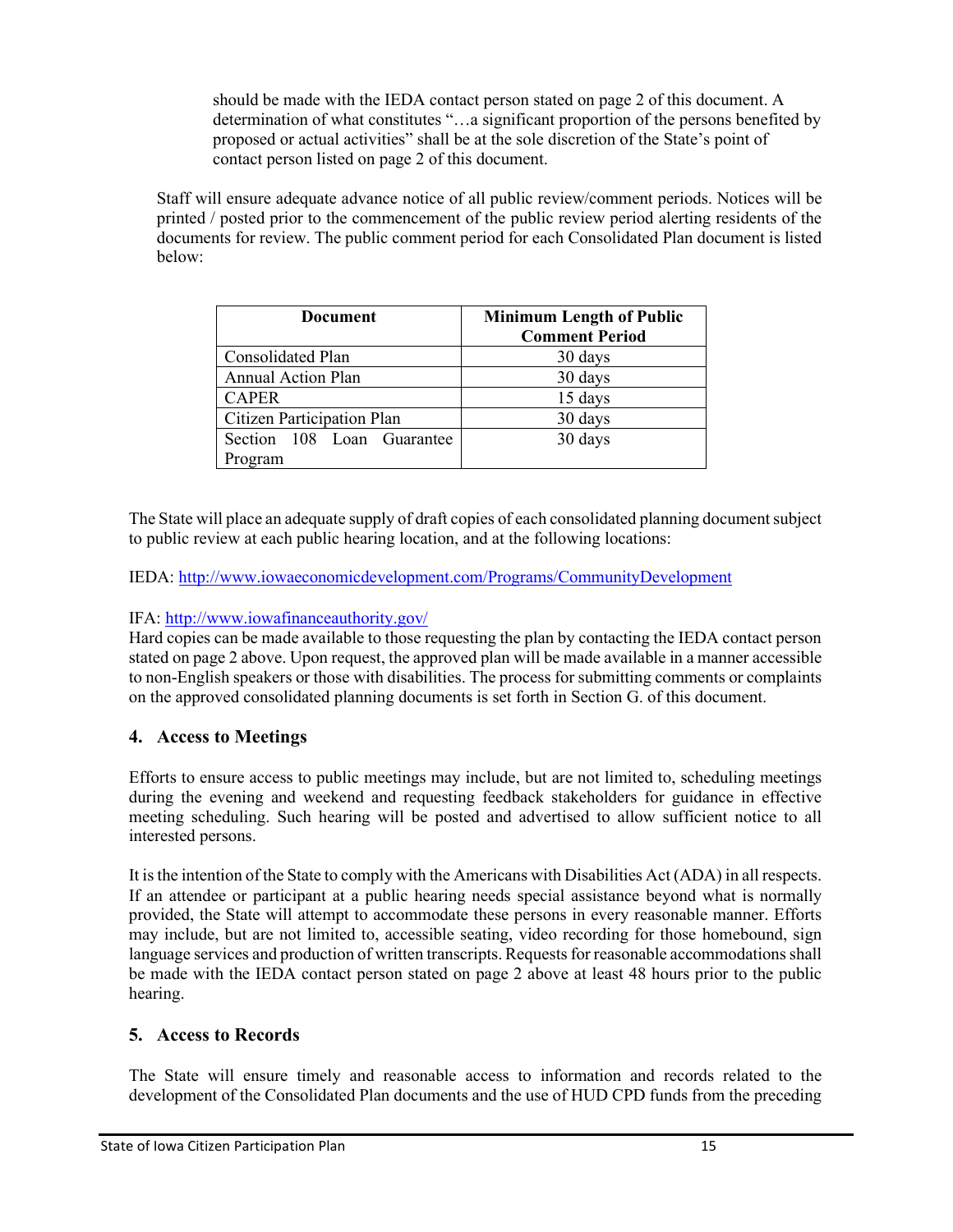five years. Information to be made available will include budget and program performance information, meeting minutes, and comments received by the State during the development of the Consolidated Plan and its supporting documents.

Requests for information and records must be made to the IEDA contact person stated on page 2 above in writing. Staff will respond to such requests within 15 working days or as soon as possible thereafter.

# **G. Comments and Complaints**

#### **6. Comments**

Written and verbal comments received at public hearings or during the comment period, will be considered and summarized, and included as an attachment to the State's final consolidated planning documents. Written comments should be addressed to:

Leslie Leager, Division Coordinator Iowa Economic Development Authority (IEDA) 200 East Grand Avenue Des Moines, IA 50309

Phone: 515.725.3071 Email: [leslie.leager@iowa.gov](mailto:leslie.leager@iowa.gov)

A written response will be made to all written comments within ten working days when practicable, acknowledging the letter and identifying a plan of action, if necessary. Every effort will be made to send a complete response within 15 working days to those who submit written proposals or comments.

Copies of the complete final consolidated planning documents will be available to residents at the following locations:

IEDA: <http://www.iowaeconomicdevelopment.com/Programs/CommunityDevelopment>

IFA: <http://www.iowafinanceauthority.gov/>

Hard copies can be made available to those requesting the plan by contacting the IEDA contact person stated on page 2 above. Upon request, the approved plan will be made available in a manner accessible to non-English speakers or those with disabilities. The process for submitting comments or complaints on the approved Citizen Participation Plan is set forth in Section G. of this document.

## **7. Complaints**

A complaint regarding the Consolidated Planning process, Consolidated Plan amendments, and applicable programs must be submitted in writing to the IEDA contact person in writing. A written response will be made to written complaints within 15 working days, acknowledging the letter and identifying a plan of action, if necessary.

The State will accept written complaints provided they specify:

• The description of the objection, and supporting facts and data; and